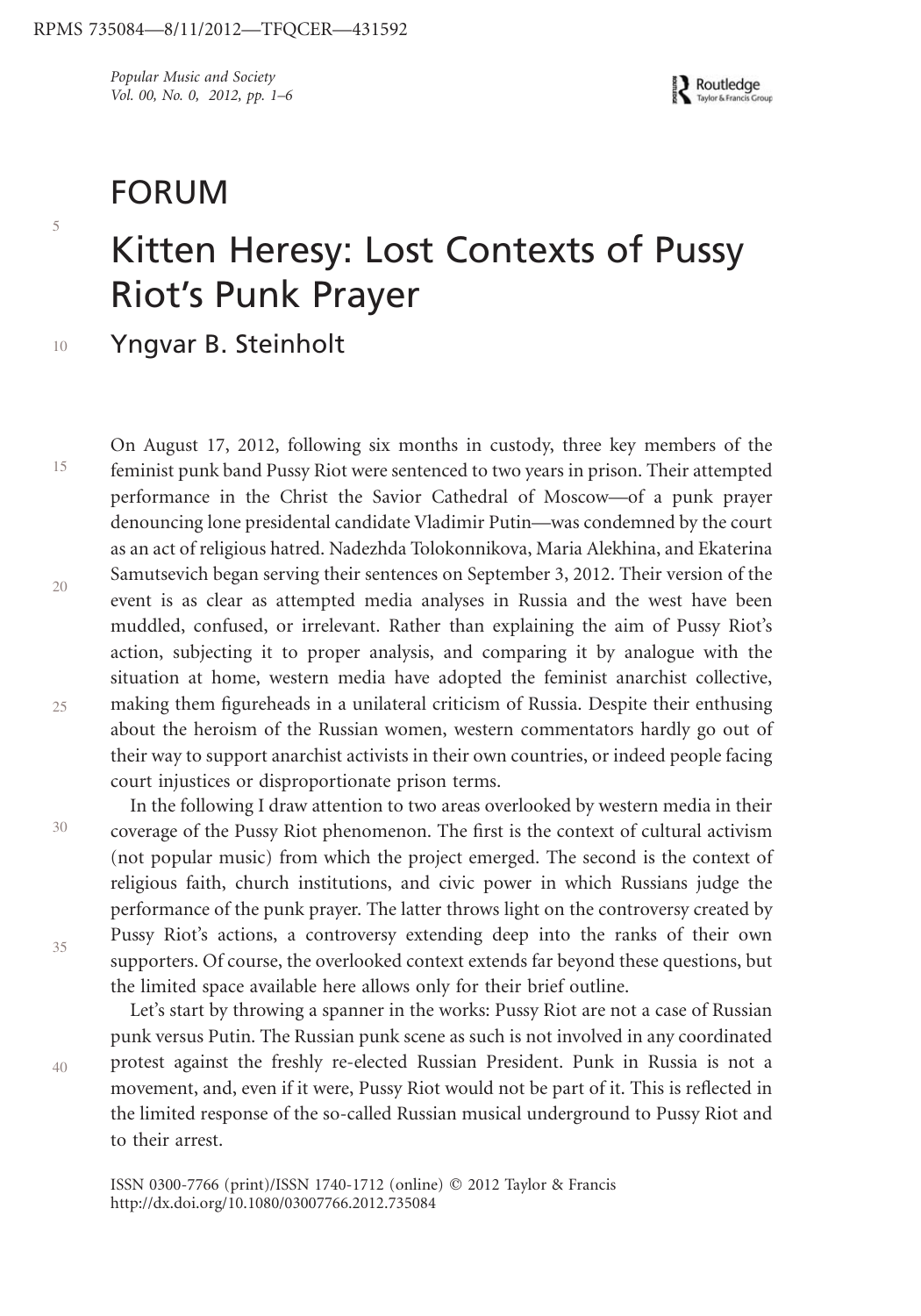#### 2 Y.B. Steinholt

Exceptions from this rule include the rapper Siava, the first to dedicate a song to Pussy Riot. His "Maliava Pussy Riot" ["A Prison Letter to Pussy Riot"] was released in April 2012. Then silence reigned until August, when Elizium, an emo-core band from Nizhniy Novgorod, brought Pussy Riot slogans to the stage of the music festival Kubana. Around the same time, BARTO, a Moscow feminist electro-punk band featuring St Petersburg rapper Ka4, released their track "Kis'ia eres" ["Kitten Heresy"].

This relative silence relates to the fact that Pussy Riot does not actively share networks, band members, or infrastructure with other punk bands. They consider themselves art-activists and place their work not in the context of music, but in that of cultural activism in the tradition of Prigov, Brenner, Kulik, and other provocative artists of the 1990s. Pussy Riot sprang out of the art-collective Voina [War]. Like their performances, those of Pussy Riot are meticulously designed for dissemination via the Internet and their primary aim is to provoke strong reactions from the general public and Russian authorities via the media. The songs that accompany their YouTube postings are prerecorded. Both video images and sound are subject to thorough editing after the fact, resulting in documentation videos with a carefully orchestrated illusion of spontaneity. Such an approach is somewhat alien to the concept of punk gigs, where the emphasis lies on bringing an audience to a boil in the here-and-now.

Whilst they call themselves a punk band and their actions take the form of surprise gigs in public places, Pussy Riot's form of punk rock is a vehicle for idealistic actions of social protest, subordinated to the demands of a political-artistic agenda. Their every move—down to their arrest, imprisonment, and conviction—is meticulously planned by the highly intelligent activist members. They have profound knowledge not only of the way the Russian government, security apparatus, and judicial system operate, but also of the nature of Russian and world media. A principal goal of Pussy Riot's performances has been to draw international attention to the flaws of a Russian judicial system that allows itself to be used by the Government to silence unwanted criticism. Whilst they have been accused of drawing attention away from cases of other activists such as Taisiia Osipova, jailed for eight years for possession of drugs with a street value of less than \$15, their goal is precisely the opposite. Their high-risk venture evidently faces obstacles, some of which are self-generated. These are partly related to media exposure and international attention, but perhaps most prominently to the nature of religious feelings in Russia.

The history of Pussy Riot begins within Voina. The first protest involving a punk performance with microphones, mini-amplifiers, and electric guitars took place in May 2009, in the Taganskii District Court of Moscow. The song, subtly entitled "Cock in the Ass," protested against the repression of cultural life, artists, and intellectuals by the federal government. Voina became famous for their 2010 painting of a 65-metertall phallus on the Liteinyi drawbridge, which is situated directly opposite the FSB's St Petersburg headquarters. Other actions included the staging of a sex orgy inside the State Museum of Biology and the Decembrist Commemoration—a public hanging of immigrants, homosexuals, and transsexuals inside a supermarket (both 2008). Voina

55

45

50

60

65

70

75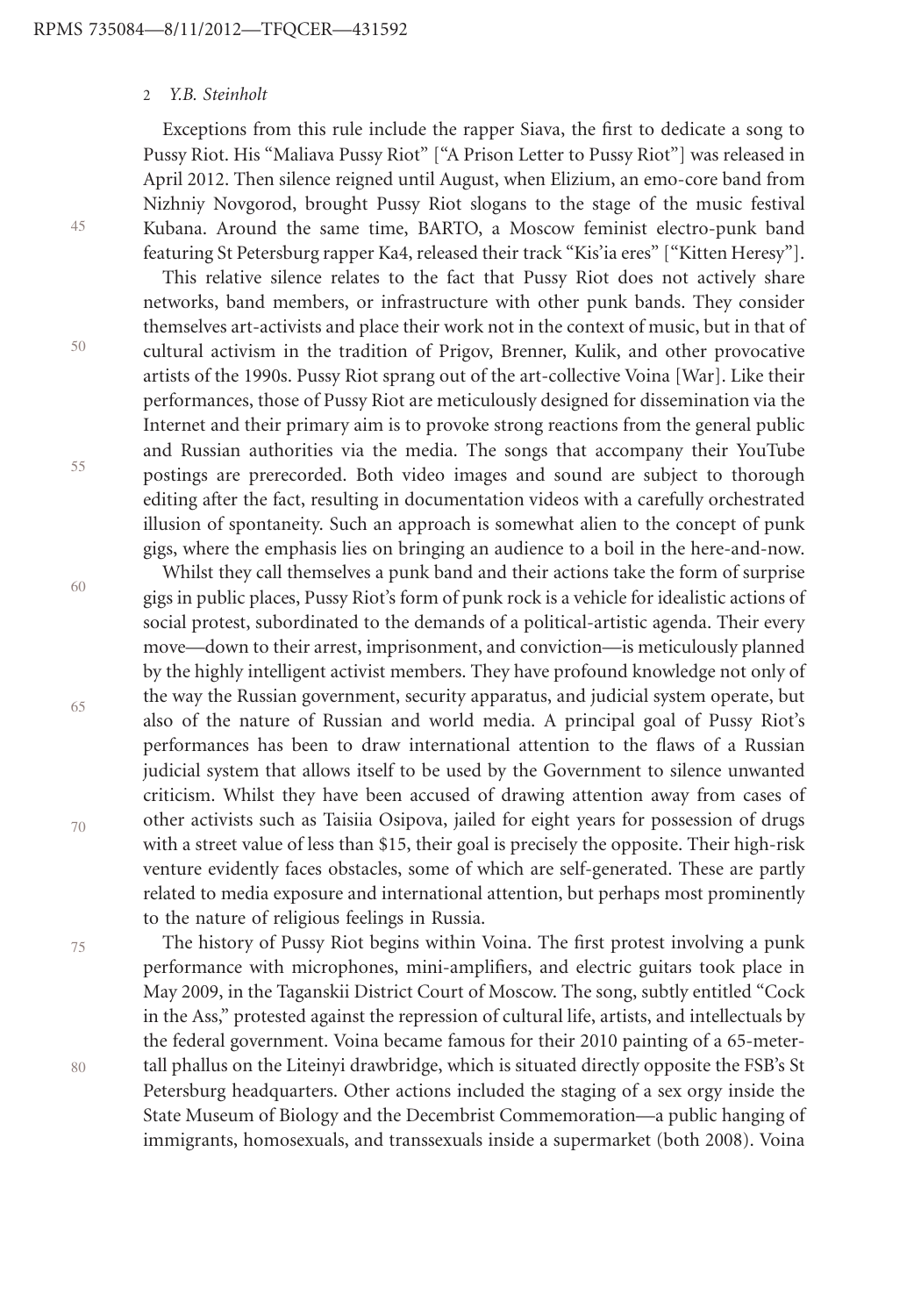#### Popular Music and Society 3

also targeted the church in a video from July 3, 2008, which documents just how openly shoplifting can be done when dressed as a Russian Orthodox priest.

Pussy Riot formed in November 2011, partly in response to Vladimir Putin's announcement that he would run for a third term of presidency. Whilst the members, appearing incognito in their brightly colored balaclavas, acknowledged inspiration from the Riot Grrrl movement, they underlined that their use of punk is purely a vehicle of social protest. Rather than renting venues and charging audiences entry fees, they would only perform after occupying the venues of their own choice. As they began their series of unsanctioned hit-and-run gigs in public places, they described their activist agenda as follows:

[F]eminism; resistance to organs of social control; the rights of gays, lesbians, bisexuals, and transsexuals; anti-Putinism and the radical decentralization of the organs of power; preservation of the Khimkin forest; and the relocation of the Russian capital to Eastern Siberia. (Pussy Riot, "Osvobodi bruschatku")

As the anti-Putin protests began gaining momentum during the weeks leading up to the parliamentary elections, Pussy Riot, in one of their unanimous declarations, announced that they sympathized with the cause of the protesters, but that in their view only widespread illegal demonstrations and, ultimately, revolution could achieve lasting change. Like Voina before them, Pussy Riot chose symbolic dates for their performances. The first three surprise gigs, all held in November and December 2012, received relatively little attention, but testify to an agenda very similar to that of Voina, with an added emphasis on radical feminism. The live performances were documented, edited, and posted on YouTube with a prerecorded soundtrack and linked to richly commented photographic reports on Live Journal.

The punk prayer was the fifth Pussy Riot performance and was uploaded on February 21, 2012. It has received the bulk of media attention, and the basics of the event are by now public knowledge. A few facts could do with repeating, however. The video is made up of two performances, both of which were interrupted within forty seconds. The prerecorded soundtrack gives the illusion of a complete song being sung, whilst the video images, despite their careful editing, testify to a rather chaotic event. Whilst western media have appropriately enough concentrated on the prison sentences being out of proportion with the offense, little has been said to throw light on Pussy Riot's motives behind performing in the Christ the Savior Cathedral.

When Patriarch Kirill I publicly advised church members to vote for Putin, this came with a powerful historic precedence. The Russian Orthodox Church (ROC) has been involved in a long power struggle with tsarist autocracy since it broke with Constantinople in the 1450s. Simultaneously, the church has been characterized by a frail alliance between a rural, layman-based spiritualism that highlighted pacifism, asceticism, and grace on the one hand, and a bureaucratically minded centralized urban clergy that emphasized church wealth, power, and political influence on the other. Whilst the former was closer to the hearts and minds of the masses, the church would struggle without the leadership abilities of the latter, who tended to value severe 115 120

 $9<sub>0</sub>$ 

85

100

105

110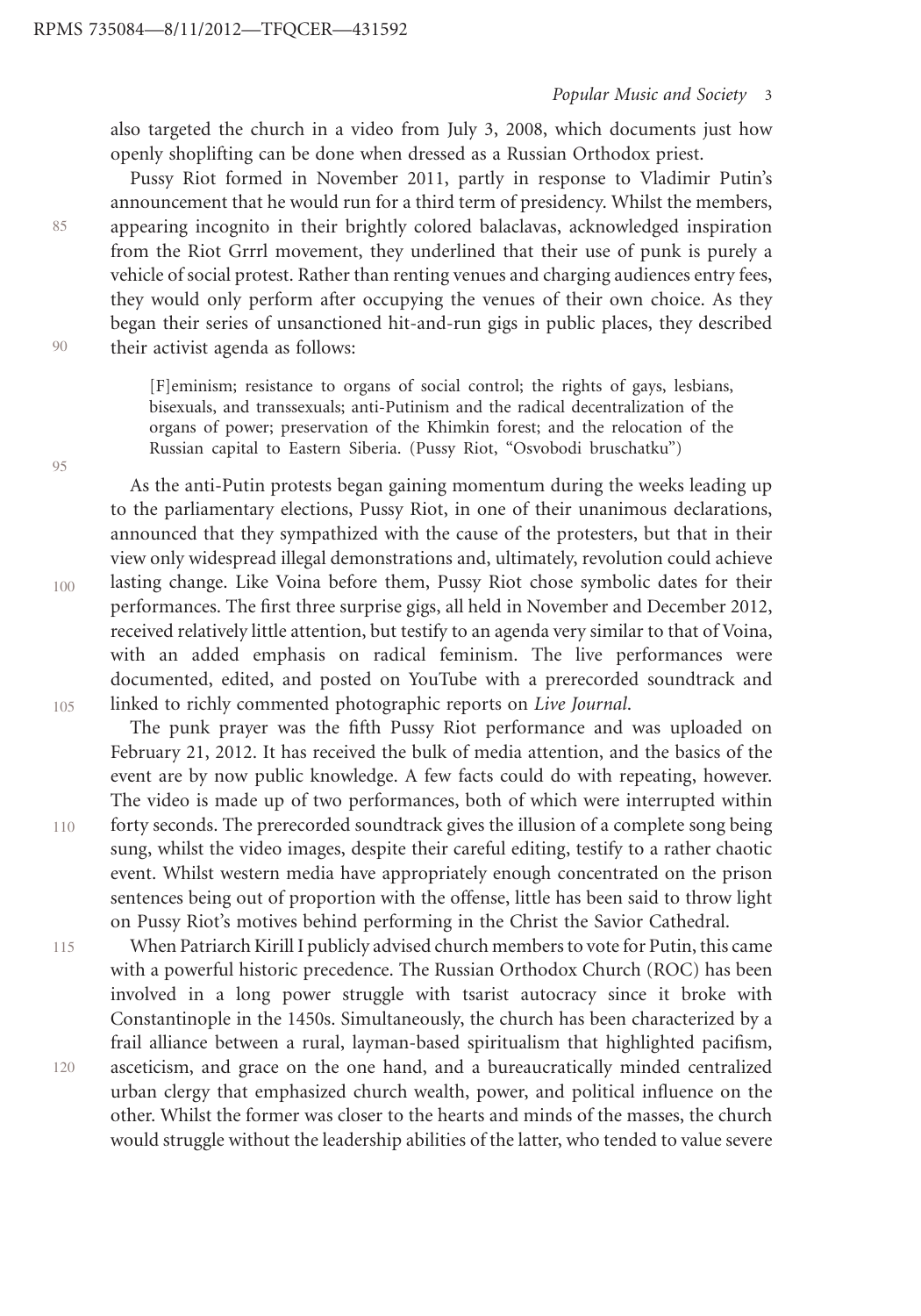#### 4 Y.B. Steinholt

punishment of disobedience over meek forgiveness. The tension between the two approaches to the faith surfaced during the reign of Ivan III and resulted in a violent schism under Aleksei I. Each time, the bureaucratic-materialist wing emerged the stronger, but at the dear price of seeing church independence abolished by Peter the Great.

The violent oppression of the church by the Bolsheviks following the 1917 revolution reflects the fact that the church had let itself become an inseparable part of tsarist rule. However, even Stalin's closing of churches and monasteries and his butchering of the priests and monks during the 1920s and 1930s failed to eradicate the deeply rooted spiritual awareness in the people, a popular faith that harked back to medieval practice. The German invasion of 1941 prompted a mobilization of the church in the resistance, and the ROC was rewarded with a restricted reopening of monasteries, churches, and an academy after the war. However, the education of priests became heavily infiltrated by the KGB, a practice that continued until the Soviet collapse. As a result, when the resurrection of the ROC began in 1988, it was as an organization with a significant spiritual backing in the people, but also with intimate connections to the Kremlin via the security apparatus. These connections remain active today, as do the tensions between the latest incarnation of the church bureaucracy and more spiritually oriented parts of the clergy. This is reflected in the minds of many Russians as an alert skepticism towards the church's institutions and their waging of political power, combined with ancient and deep-rooted God-fearing. These sentiments can be observed in Pussy Riot's punk prayer as well as in the reactions it provoked.

The soundtrack to the punk prayer broke with the established Pussy Riot sound by including a church choir theme, mimicking Russian Orthodox liturgical song. The clear voices remain true to generic demands and carry no audible spite or irony. This enhances the effect of the prayer's words, which echo the title of the song, "Mother of God (Become a Feminist and) Chase Putin Away." The punk parts of the song follow the established Pussy Riot standard with drums, distorted bass, and guitar on mini-amps. Their vocals are highlighted by shouts of "Sran' gospodnia!" ("Shit of the Lord!"), directed at Putin and his retinue. The voices directed at Virgin Mary sound earnest and respectful; verbal aggression is reserved for Putin and his government. The punk prayer was performed during lent, carnival season in medieval times. Medieval carnival is known to have included mockery of church authorities, even swearing and indecent behavior from pulpits and altars. Parts of the clergy who were willing to forgive Pussy Riot have acknowledged this. In other words, as the rapper Siava put it, the girls went to church to pray in their own way.

That the church leadership took a less pragmatic stance and demanded civic prosecution is hardly surprising in the light of historic precedent, but the fact that many of Pussy Riot's core supporters and high-profile followers were deeply disturbed by the performance has received little attention outside Russia. That the performance happened in front of the sacred altar, where only priests have admission, can only partly explain this. Also, the edited video version, on which most media analyses rest, gives the false impression of a work performed, whereas few know how events actually

125

135

140

145

150

155

160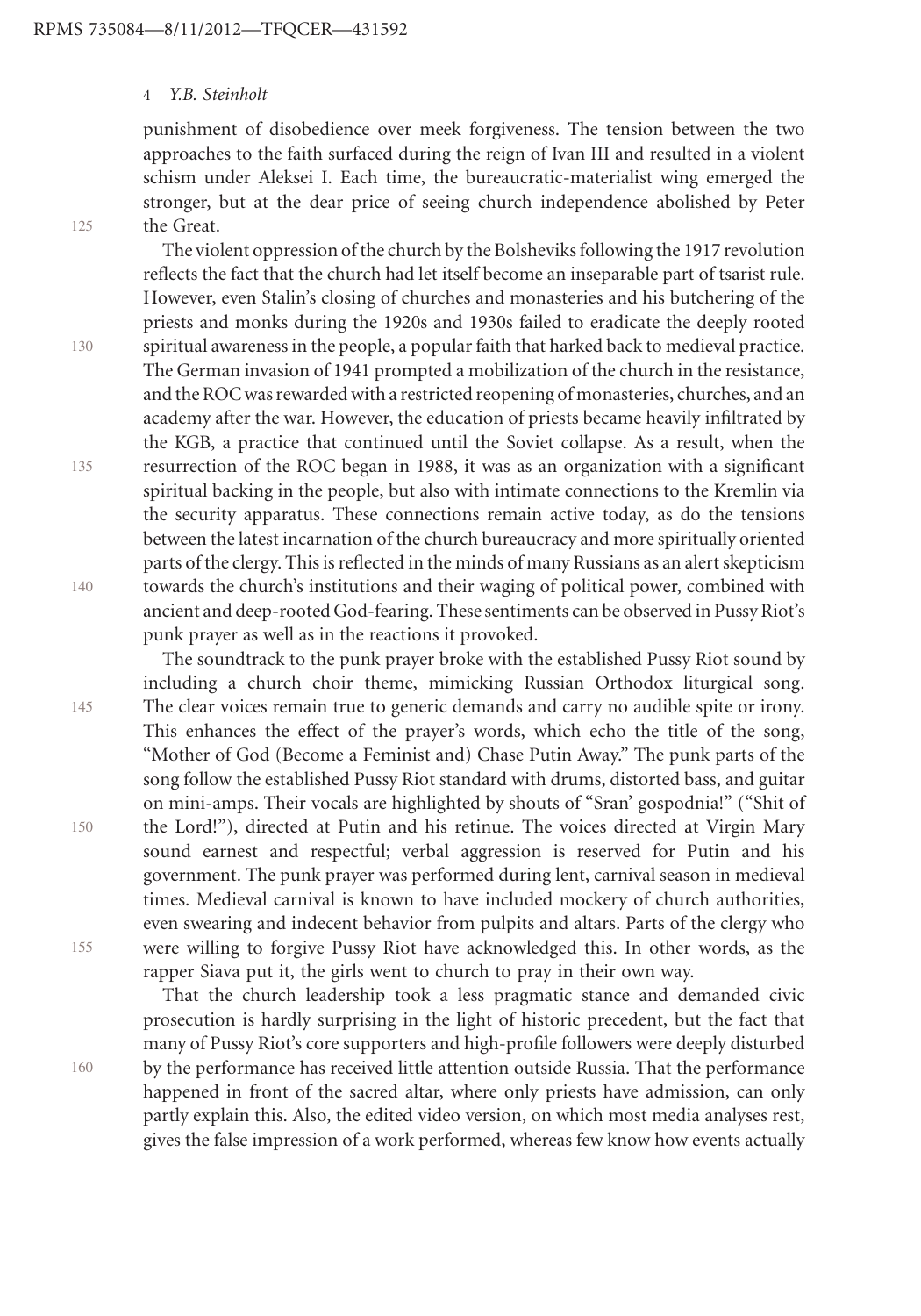### Popular Music and Society 5

unfolded in the church. However, the main reason for the antipathy generated by the punk prayer is found on the spiritual level. Whilst many Russians would accept quite far-reaching criticism of the ROC as an institution, the self-professed atheists of Pussy Riot failed to convince their audiences of the main prerequisite for such critique: its foundation in sincere faith. As demonstrated by the punk band Ansambl' Khrista Spasitelia i Mat' Syra Zemlia [Christ the Savior Band and Mother Earth], the ROC can be verbally flogged and desecrated to an extent that far surpasses the least sympathetic reading of Pussy Riot's prayer, but only insofar as the corruption and amoralities of the church as an institution are targeted from the position of living Christian faith. A failure to acknowledge this may have limited the appeal of the punk prayer.

The date of Pussy Riot's appeal against their two-year prison sentences was set for October 1, 2012. The courageous feminist activists will no doubt succeed in keeping the world's eyes on the Russian judicial system's dubious practices for some time still. Regrettably, however, any western criticism that may result from it will be met with deaf ears by the Putin administration. And so it will remain for as long as our media remain bent on single-sided condemnation of Russia and keep any self-scrutiny off the schedule. Again, our journalists will all too eagerly draw our attention away to the colorful balaclavas of Pussy Riot. Meanwhile our Bradley Mannings, Julian Assanges, and Gary McKinnons are conveniently left out of the debate. Meanwhile a 23-year-old London student serves six months in prison for stealing a £3.50 water bottle during the London riots. Meanwhile Guantánamo still exists. Meanwhile the failures and erratic and arbitrary sentences of our own judicial systems remain. Is it any wonder the Kremlin remains indifferent to criticism from the west? Improvement of Russian justice starts at home. Before we acknowledge this, our media's attention, sympathy, and enthusiasm help neither Pussy Riot nor any other unjustly jailed Russian. 175 180 185

#### Acknowledgements

Thanks to Dr Ivan Gololobov for valuable input, thoughts, and links of great value to this article.

190

165

170

#### Works Cited [Q1]

Chernov, Sergey. "Female Fury." St. Petersburg Times, 1 Feb. 2012, no. 1693. Print.

- Elder, Miriam. "How Russians Finally Changed Their Tune and Backed Jailed Pussy Riot Trio." Observer, 1 July 2012: 21. Print.
- Elder, Miriam. "What Putin Wants, He Gets: Verdict Met with Defiance." Guardian, 18 Aug. 2012: 4–5. Print. 195
	- Gololobov, Ivan. "Punk, Law, Resistance ... War and Piss." Critical Legal Thinking, 8 March 2011. Web. 23 Mar. 2012. <[http://www.criticallegalthinking.com/?p](http://www.criticallegalthinking.com/?p=2473)=2473>.
	- Omel'chenko, Elena, and Nastya Min'kova. "Pussy Protest." Myspace, 2012. Web. 23 Mar. 2012.  $\langle \text{http://myplacefp7.wordpress.com/2012/02/121/}.$
	- Omel'chenko, Elena, and Nastya Min'kova. "Pussy Riot Have Steamed Everyone." Myspace, 2012. Web. 23 Mar. 2012. <[http://myplacefp7.wordpress.com/2012/03/14/pussy-riot-have-stea](http://myplacefp7.wordpress.com/2012/03/14/pussy-riot-have-steamed-everyone/)[med-everyone/](http://myplacefp7.wordpress.com/2012/03/14/pussy-riot-have-steamed-everyone/)>.
		- Pussy Riot. "Osvobodi bruschatku." Live Journal, 2011. Web. 23 Mar. 2012. <[http://pussy-riot.](http://pussy-riot.livejournal.com/5497.html) [livejournal.com/5497.html](http://pussy-riot.livejournal.com/5497.html)>.